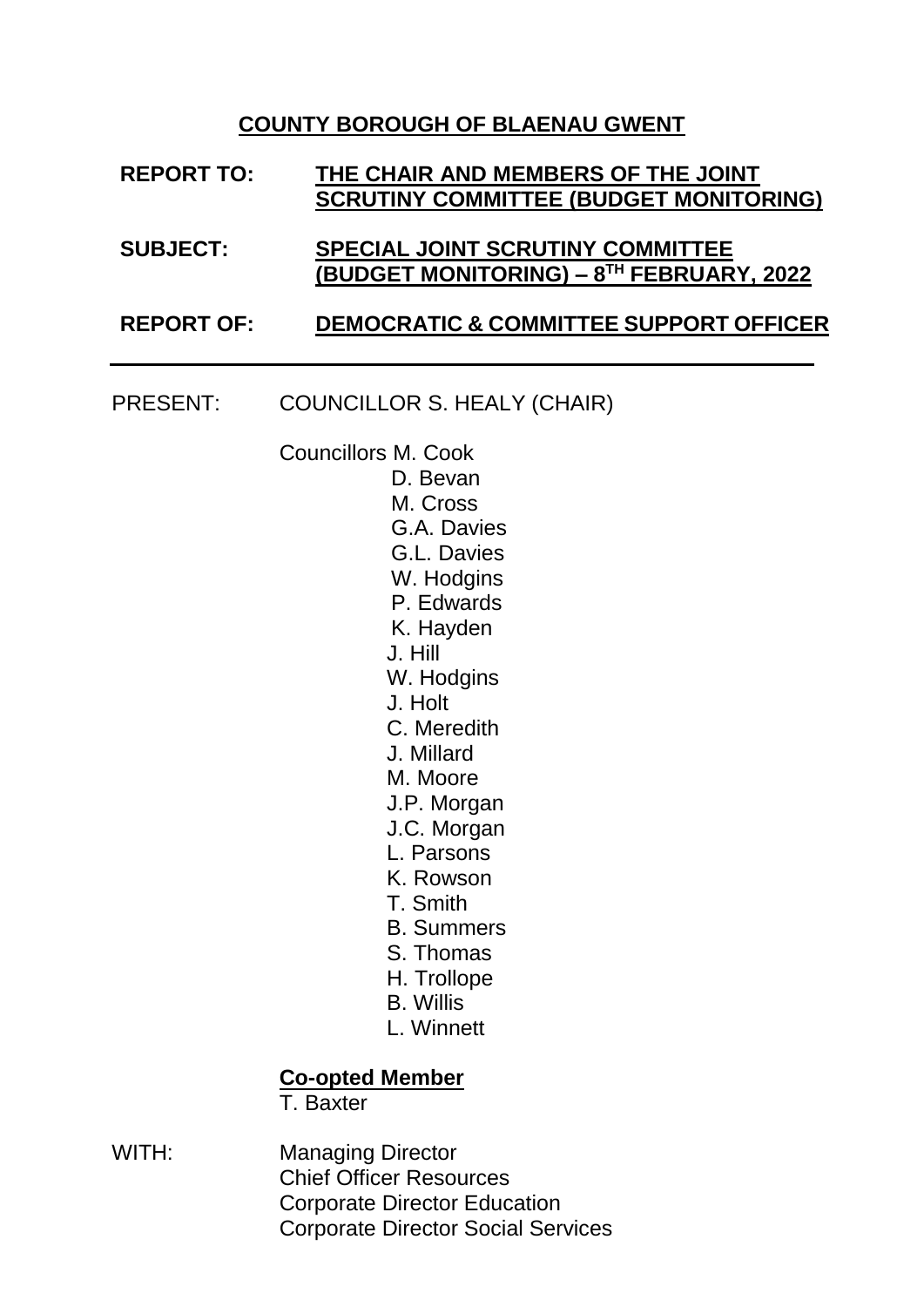Head of Legal & Corporate Compliance Head of Governance & Partnerships Service Manager Neighbourhood Services Corporate Procurement Manager Commercial Services Scrutiny & Democratic Officer/Advisor

| <b>ITEM</b>  | <b>SUBJECT</b>                                                                                                                                                                                                                                                                                                                                                                                                 | <b>ACTION</b> |
|--------------|----------------------------------------------------------------------------------------------------------------------------------------------------------------------------------------------------------------------------------------------------------------------------------------------------------------------------------------------------------------------------------------------------------------|---------------|
| <b>No. 1</b> | SIMULTANEOUS TRANSLATION                                                                                                                                                                                                                                                                                                                                                                                       |               |
|              | It was noted that no requests had been received for the<br>simultaneous translation service.                                                                                                                                                                                                                                                                                                                   |               |
| <b>No. 2</b> | <b>APOLOGIES</b>                                                                                                                                                                                                                                                                                                                                                                                               |               |
|              | An apology for absence was reported for Councillor P.<br>Baldwin.                                                                                                                                                                                                                                                                                                                                              |               |
| <b>No. 3</b> | DECLARATIONS OF INTERESTS AND<br><b>DISPENSATIONS</b>                                                                                                                                                                                                                                                                                                                                                          |               |
|              | No declarations of interest or dispensations were reported.                                                                                                                                                                                                                                                                                                                                                    |               |
| <b>No. 4</b> | <b>REVENUE BUDGET 2022/2023</b>                                                                                                                                                                                                                                                                                                                                                                                |               |
|              | Consideration was given to report of the Chief Officer<br>Resources.                                                                                                                                                                                                                                                                                                                                           |               |
|              | The Chief Officer Resources presented the report which<br>provided an update on the positive provisional local<br>government settlement for 2022/23 and its impact upon<br>the Council's budget; and sought agreement of the<br>detailed revenue budget for 2022/23, and the level of<br>Council Tax increase for the 2022/2023 financial year.                                                                |               |
|              | The Officer spoke to the report and highlighted the main<br>points contained therein. The headline increase for<br>BGCBC after allowing for transfers was 8.4% (£10.4m),<br>compared to the all Wales increase of 9.4%. This was a<br>positive settlement and combined with the opportunities<br>identified in the Bridging the Gap programme meant that<br>subject to the recommendations in the report being |               |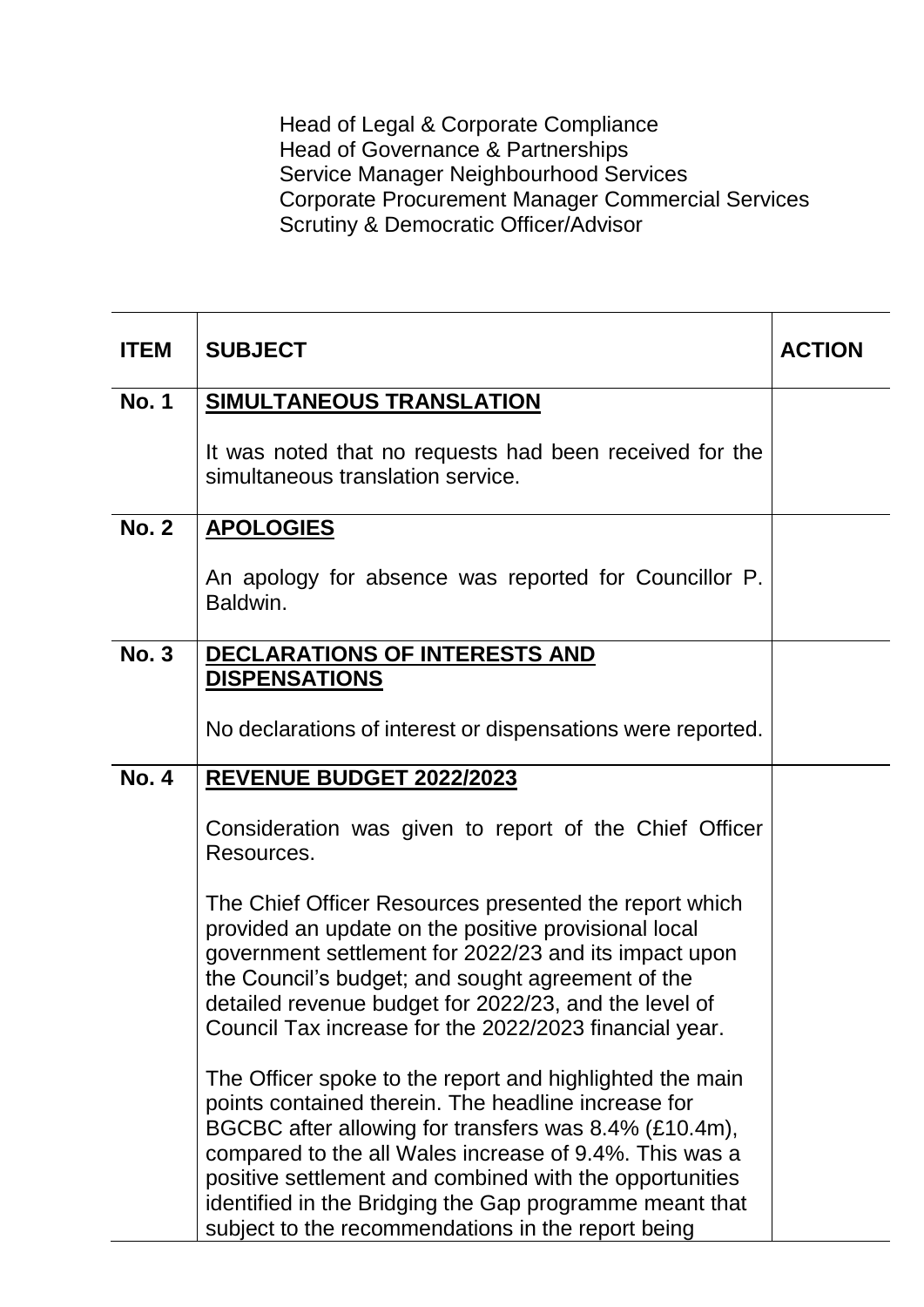agreed, the Council was able to agree a budget for 2022/23.

A Member referred to the blended learning approach introduced in schools in response to the Covid pandemic, and asked whether the Council intended to continue selfsupporting the licence and ICT equipment for those families in need of support.

In response the Corporate Director of Education confirmed that a budget pressure had been identified for the 2022/23 financial year related to ICT developments within schools, and this would be an element for consideration by Members at the full meeting of the Council on the 17<sup>th</sup> February, 2022.

A Member referred to Appendix 2, particularly the cost pressure within the Environment Portfolio and asked whether this would reduce if the passporting of waste gate fees was agreed.

The Chief Officer Resources explained that the cost pressure within the Environment Portfolio excluded any cost pressure in relation to the waste gate fees. If the transfer of the waste gate fees grant was not agreed the cost pressure within the Portfolio would increase.

A Member then proposed the following amendment to Option 1 as follows:

In light of the headline uplift of 8.4%, Members accept Sections 3.1.1 to 3.1.6 of Option 1; and that decision on Sections 3.1.7 and 3.1.8 (transfer of any surplus budget into the Financial Resilience Reserve, and recommendations around the Council Tax increase) be **DEFERRED** pending further consideration at the Special Meeting of the Council on 17<sup>th</sup> February, 2022.

The proposal was seconded, and following a brief discussion the amendment was carried.

The Committee AGREED, subject to the foregoing, to recommend that the report be accepted and the amended Option 1 be supported as follows: